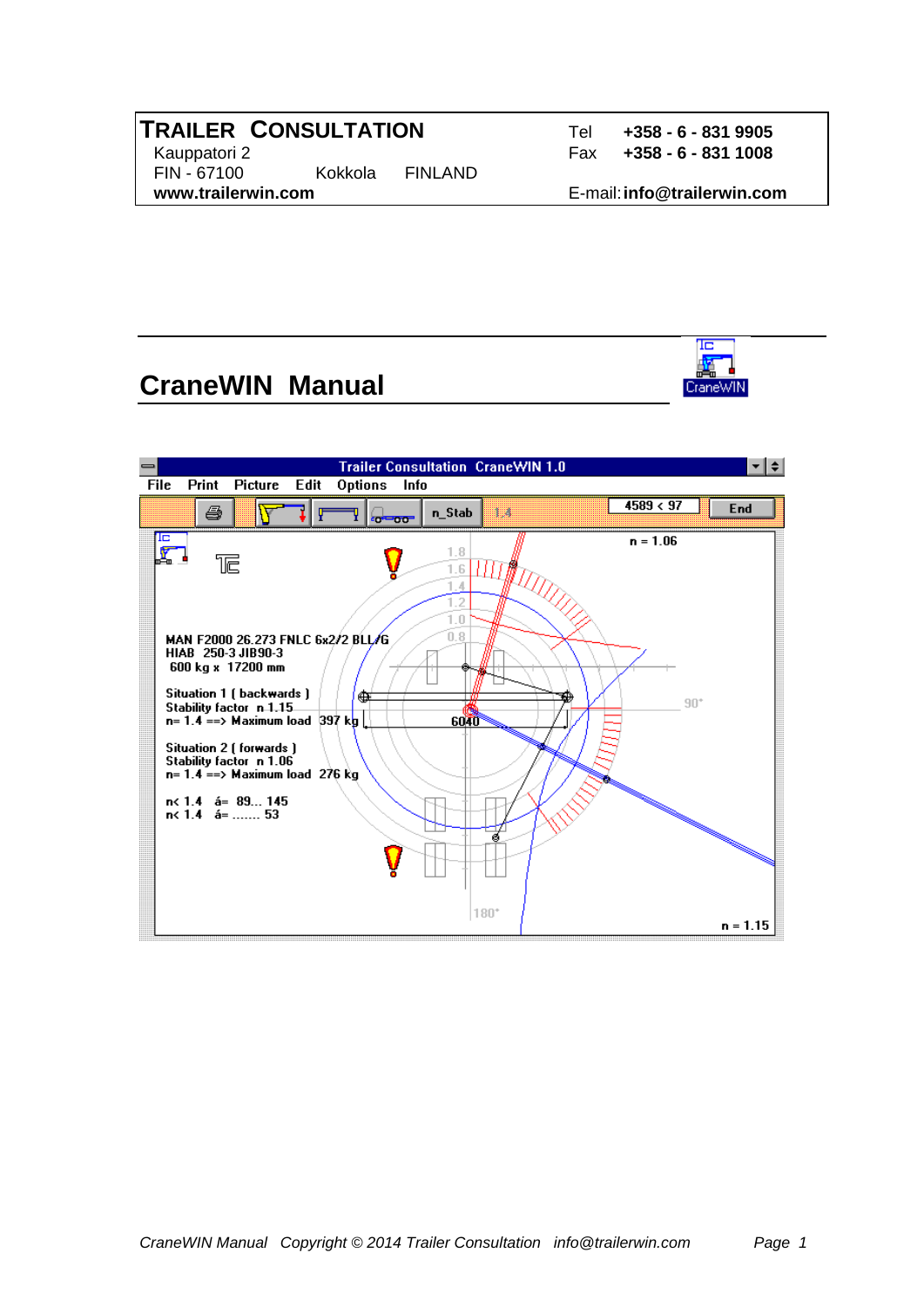# **Table of Contents**

| HOW TO TAKE CRANEWIN STABILITY CALCULATION INTO WORD DOCUMENT OR INTO E- |
|--------------------------------------------------------------------------|
|                                                                          |
|                                                                          |
|                                                                          |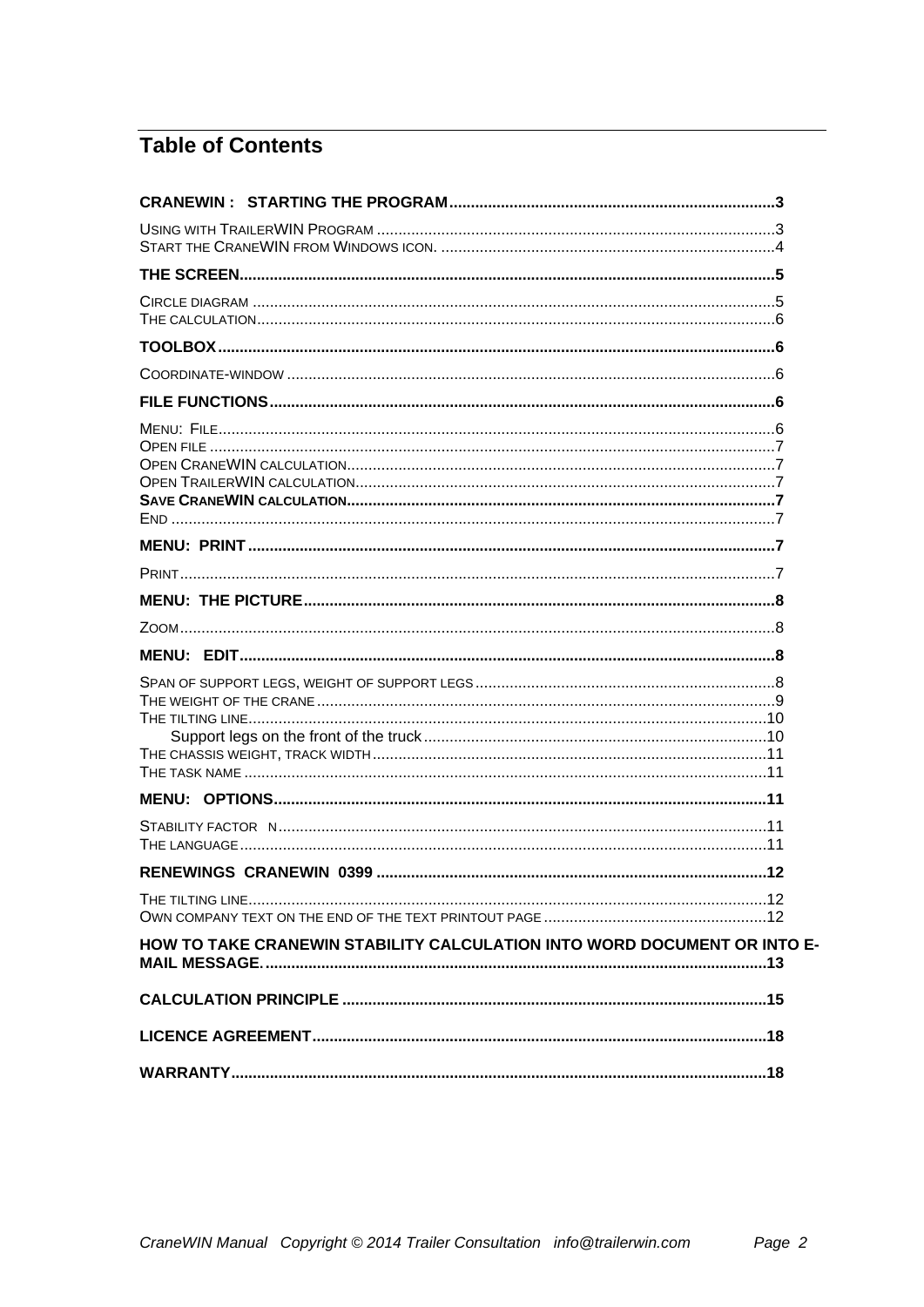# *CRANE STABILITY CALCULATING PROGRAM "CraneWIN"*

# **CraneWIN : Starting the program**

## *Using with TrailerWIN Program*

Stability calculating program is designed to be used with the **TrailerWIN**program.





Vehicle measuring, the weight calculation, the crane choosing and the crane mounting in the vehicle is done first by using the "**TrailerWIN**"-program. When the choices have been made will the "**TrailerWIN**"-program automatically make a file CRANE.DAT, which contains the crane data of this measurement.

By choosing Special and CraneWIN from the TrailerWIN menu You can go to stability calculating program.

When you start the "**CraneWIN**", the program will read all the crane data from the CRANE.DAT file and it will do the crane stability calculations by using this data.

#### *STAGES OF CALCULATION*

- *1. Start the "TrailerWIN"-program*
- *2. Choose the truck make, the model and the crane. Complete the measurings and get the printout to the paper.*

The crane data will be saved in the last stages of calculation as CRANE.DAT file. This will *happen automatically, without informing the user.* 

- *3. Start the CraneWIN by choosing Special and CraneWIN from the TrailerWIN menu..*
- *4. The program will get all the calculating values from the CRANE.DAT file made earlier. So the calculating values are from the "TrailerWIN"-calculation that you made.*
- *5. The program shows first the calculating values one by one. You can change the files, if you wish. In case the chosen crane file doesn't contain all the information that the stability calculation needs, then you can give the missing information at this point.*

| <b>Special</b><br>Help    |
|---------------------------|
| <b>Tipper Calculation</b> |
| <b>CraneWIN</b>           |
| <b>FrameWIN</b>           |
| CranePC                   |
| FramePC                   |
| CornerPC                  |
| Products                  |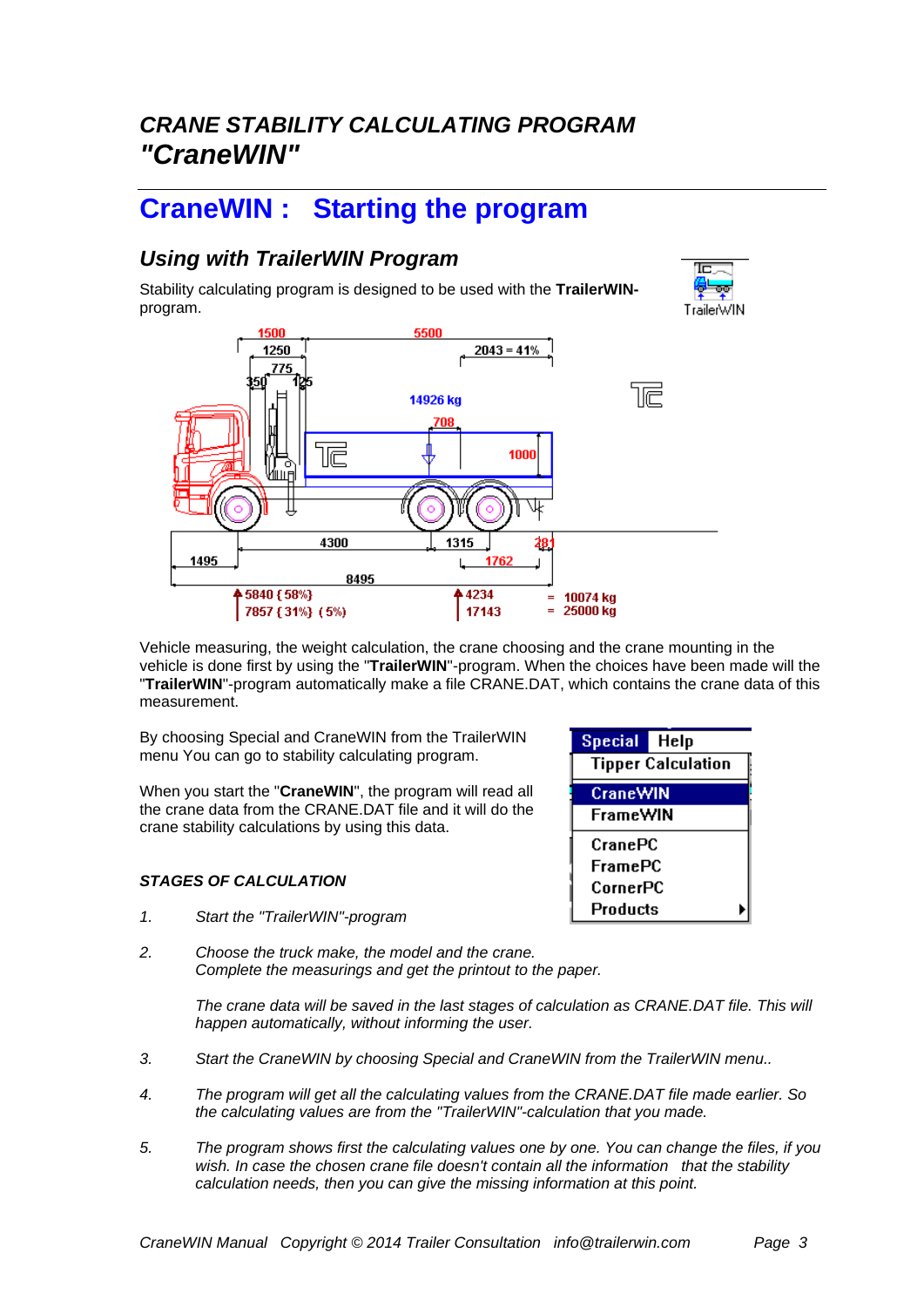*6. On the screen there will be a picture of the vehicle with the crane. The picture is on a scale.*  In the picture the crane is on two critical positions. The calculation has been made by using *these positions. From the stability factors n the other one is calculated to the back or to diagonally backwards and the other one is calculated to front or to diagonally forwards.* 

 *The requirements of the stability factor depend on the situation and on the country. The common requirement is that n should be at least 1,4.*  $n \ge 1,4$ *.* 

- *7. The printout gives the picture on a scale and also the calculating values and the moment calculating weights and the moment arms, so the calculation is easy to check and explain.*
- *8. By choosing CHANGES, you can change the measures and the weights in crane calculation.*

#### *Start the CraneWIN from Windows icon.*



You can also start the **CraneWIN** from the **Windows Program Manager** by choosing the **CraneWIN**-icon.

Also in this case the program first reads and shows the data from the previous TrailerWINcalculation.

If You wanted to use some other calculation, You can choose from the Menu - FILE some other truck and crane combination (read File functions). You can also start by changing the data of that previous measuring.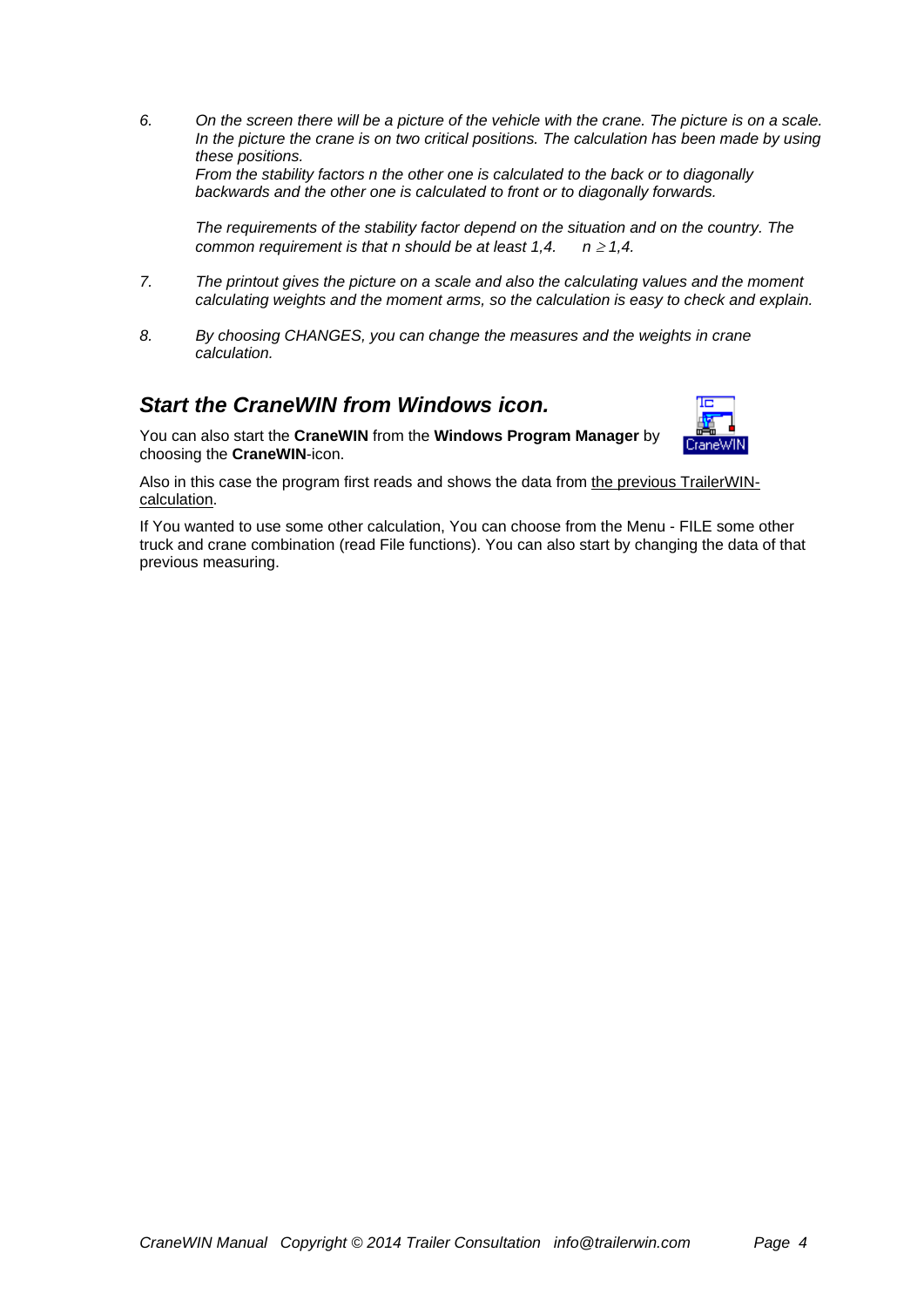# **The screen**

## **Circle diagram**

The program gives a circle diagram: Stability factor n with different crane turning angles. A straight line from the centre of the circle to the direction in which the crane is turned. The stability factor to that direction. a=0° straight forwards, a=90° straight angle to side, a=180° straight backwards.

The stability factors are different sized circles. The centre of the circles is the cranes slewing centre. The circle with the biggest radius stands for the stability factor n=1.8 and the smaller for: 1.6 , 1.4 , 1.2 , 1.0 , 0.8 . The chosen critical stability factor will show at screen in different colour than the others. The figure is above the diagram at the toolbox.



In the picture there are two stability factors as n-curves. One for each tilting line.

This example curve shows, for example that  $\alpha = 180^\circ$  straight backwards; n-factor is 0,87. Straight to side,  $\alpha = 90^{\circ}$ ; n-factor is 1.3.

The most critical direction is diagonally forwards, about  $\alpha = 60^{\circ}$ , n-factor is 0.94.

The text on screen shows us that the n-factor is smaller than 1,4 when  $\alpha$ -is between 22 $^{\circ}$  ...and... 94 $^{\circ}$  and when  $\alpha$ -is between 132 $^{\circ}$  ...and... 180 $^{\circ}$ .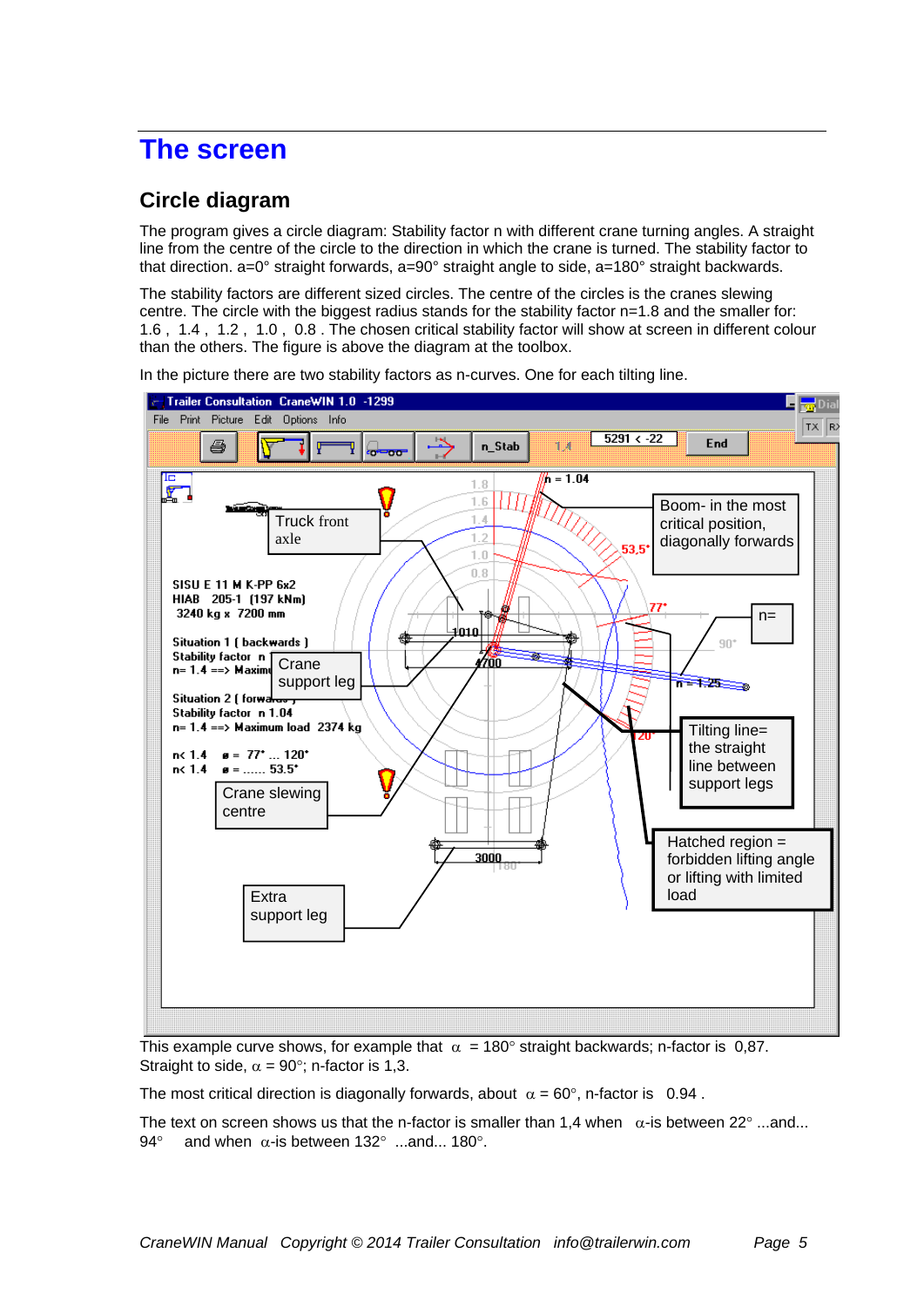If n-factor is smaller than 1,4 the program calculates also the decreased load when the n-factor is 1,4.

## *The calculation*

The picture of the truck with the crane will come into the screen. The picture is on a scale. The crane is on two critical positions. The calculation has been made for these two most important positions. The calculation method is a varyfied standard.

Stability factors n1, n2 are calculated to most critical positions. The other one to backwards or to diagonally backwards and the other one to forwards or to diagonally forwards.

Demands for the stability factors depend on each situation and each country. In most cases n should be at least  $1.4.$   $n \ge 1.4$ .



# **Toolbox**

Coordinate window shows the distance from the given point (with the mouse) to the cranes slewing centre. The reading is in polar coordinates: Distance mm < angle of direction in grades. You can for example study the weight points distance from the tilting line.

# **File functions**

#### *Menu: File*

|      |                                     | <b>File</b> Print Picture Edit Options Inf |  |
|------|-------------------------------------|--------------------------------------------|--|
| Open |                                     |                                            |  |
|      | Open CraneWIN Calculation           |                                            |  |
|      | Open TrailerWIN Calculation         |                                            |  |
|      | <b>Save As CraneWIN Calculation</b> |                                            |  |
| Fnd  |                                     | Ctrl+X                                     |  |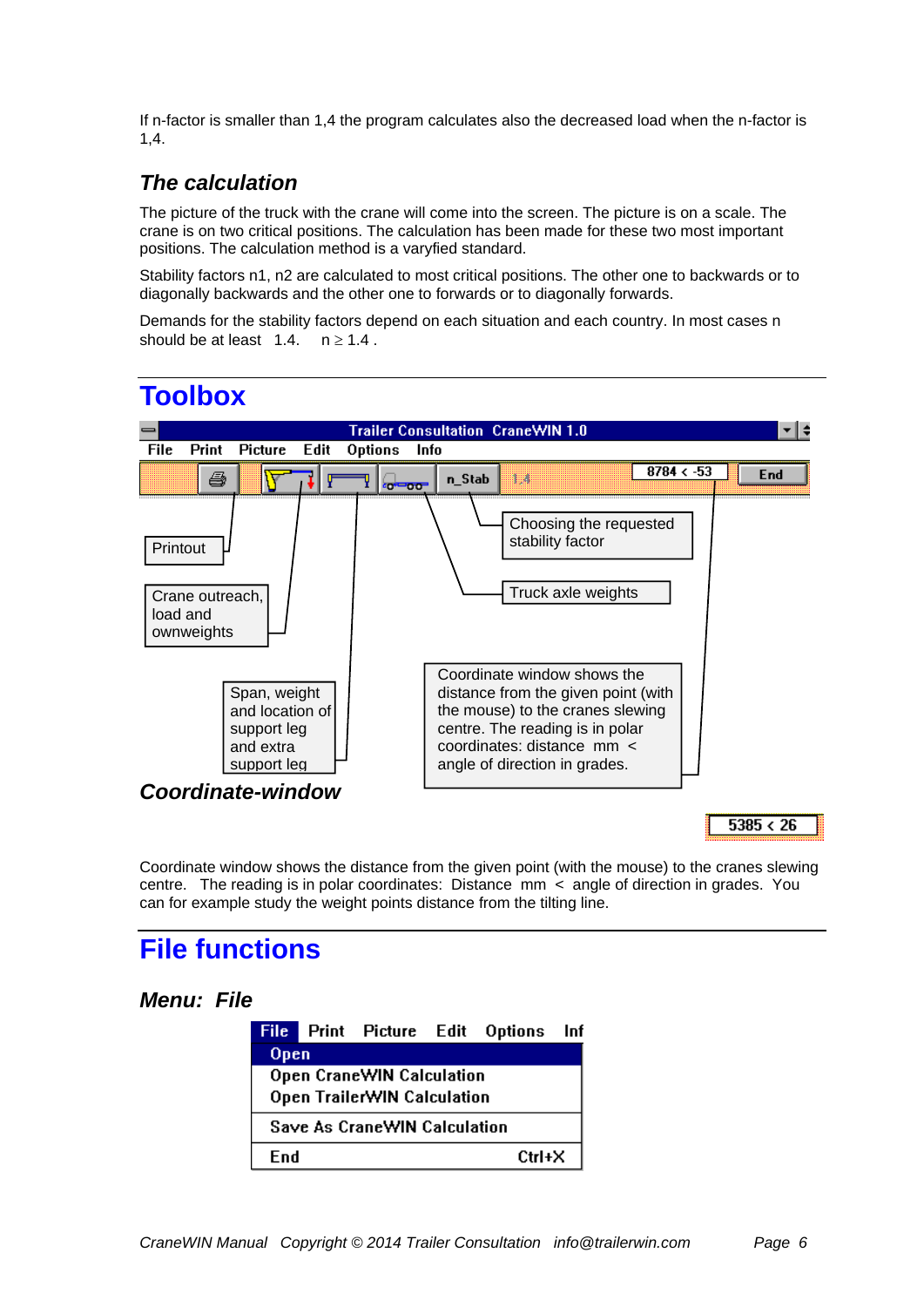## *Open file*

Open the data files of the calculations previously made with TrailerWIN. (Previous calculation with a crane). By choosing this function You will return to the calculation, You entered automatically when You started the program.

### *Open CraneWIN calculation*

Open a calculation made and edited with CraneWIN.

#### *Open TrailerWIN calculation*

Open a weight calculation made with TrailerWIN. The calculations that had crane, can be used in CraneWIN stability program.

## *Save CraneWIN calculation*

Save a calculation for possible later use. The first part and the extention part of the file name can be given freely.

## *End*

Ending the program. In case You started the CraneWIN from the TrailerWIN, You will return to TrailerWIN.

# **Menu: Print**

## *Print*

| The calculation printout on paper. | <b>Print</b> |  |                |
|------------------------------------|--------------|--|----------------|
| Printer: Canon LBP-8 III           |              |  | Cancel         |
| Picture                            |              |  |                |
| Data Sheet                         |              |  | 0 <sup>K</sup> |
| <b>Calculation made by:</b>        |              |  |                |

With small buttons You can choose to print only the picture or only the text page.

If both squares are marked with **X**, then the OK button will printout the picture and the textpage. The program does not give printout if You do not type something to "Calculation made by": square.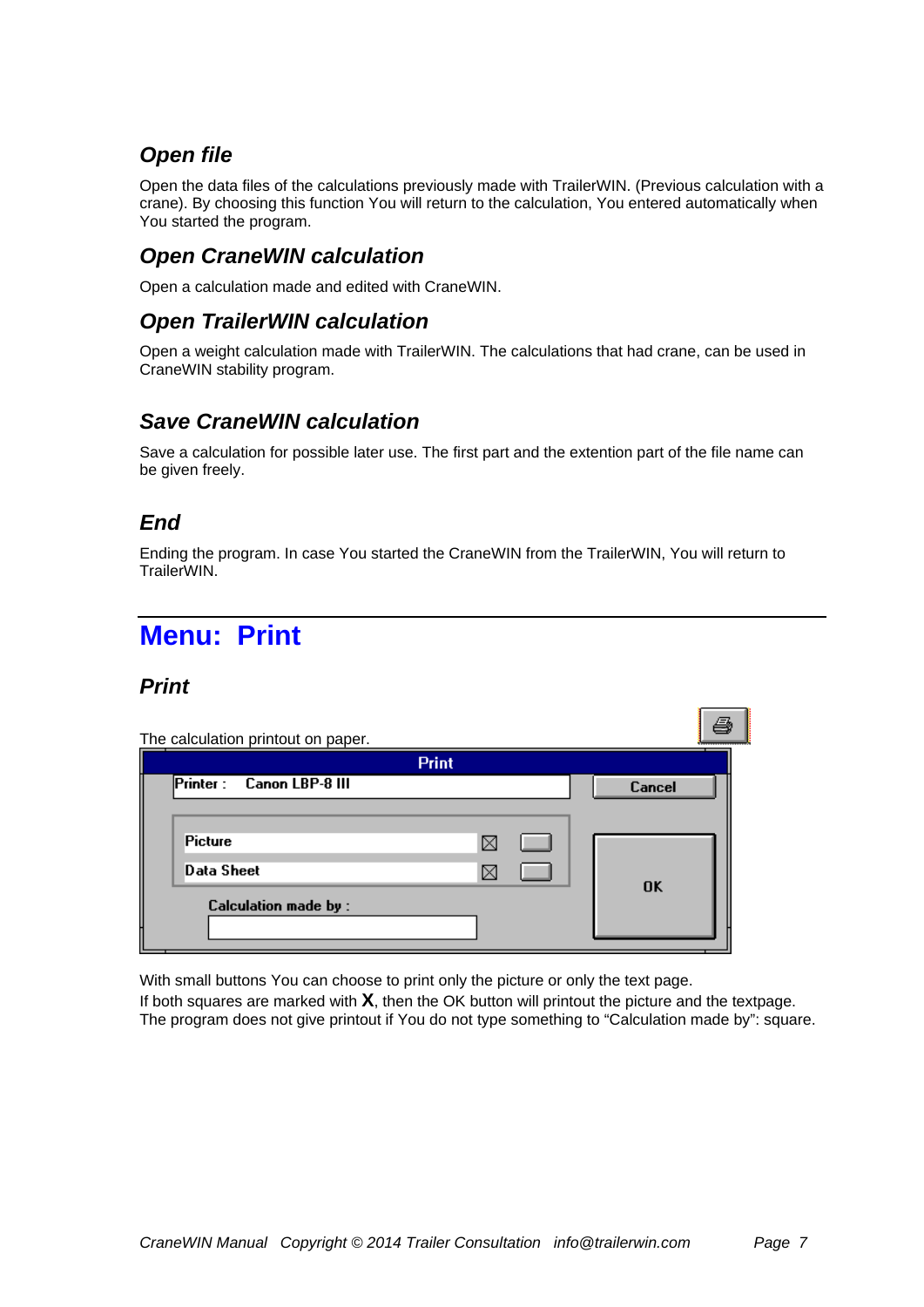# **Menu: The picture**



### *Zoom*

Zooming the picture if necessary.

| <b>Menu: Edit</b> |             |                               |                        |
|-------------------|-------------|-------------------------------|------------------------|
|                   | <b>Edit</b> | Options<br>Info               |                        |
|                   |             | Span of support legs          | Weight of support legs |
|                   |             | Crane weight                  |                        |
|                   |             | <b>Tilting line</b>           |                        |
|                   |             | <b>Chassis Weight / Track</b> |                        |
|                   |             | Task name                     |                        |

# *Span of support legs, weight of support legs*

| CrWLeg                                                  |      |   | ≁l≑       |
|---------------------------------------------------------|------|---|-----------|
|                                                         |      |   | Cancel    |
| Ψ                                                       |      |   |           |
| Span of support legs                                    | 8080 | ◉ |           |
| Dist. Cranes slew. centre - Centre of support legs beam | 571  |   |           |
| Weight of support legs                                  | 1582 |   |           |
|                                                         |      | O |           |
| Dist. Cranes slew.centre - Centre line of truck         | 200  |   |           |
|                                                         |      |   |           |
|                                                         |      |   |           |
| 2                                                       |      |   |           |
|                                                         | 3500 |   |           |
|                                                         |      |   |           |
| Span of extra support legs                              |      |   | <b>OK</b> |
| Weight of extra support legs                            | 1200 |   |           |
| Distance Extra support legs - Front axle                | 2300 |   |           |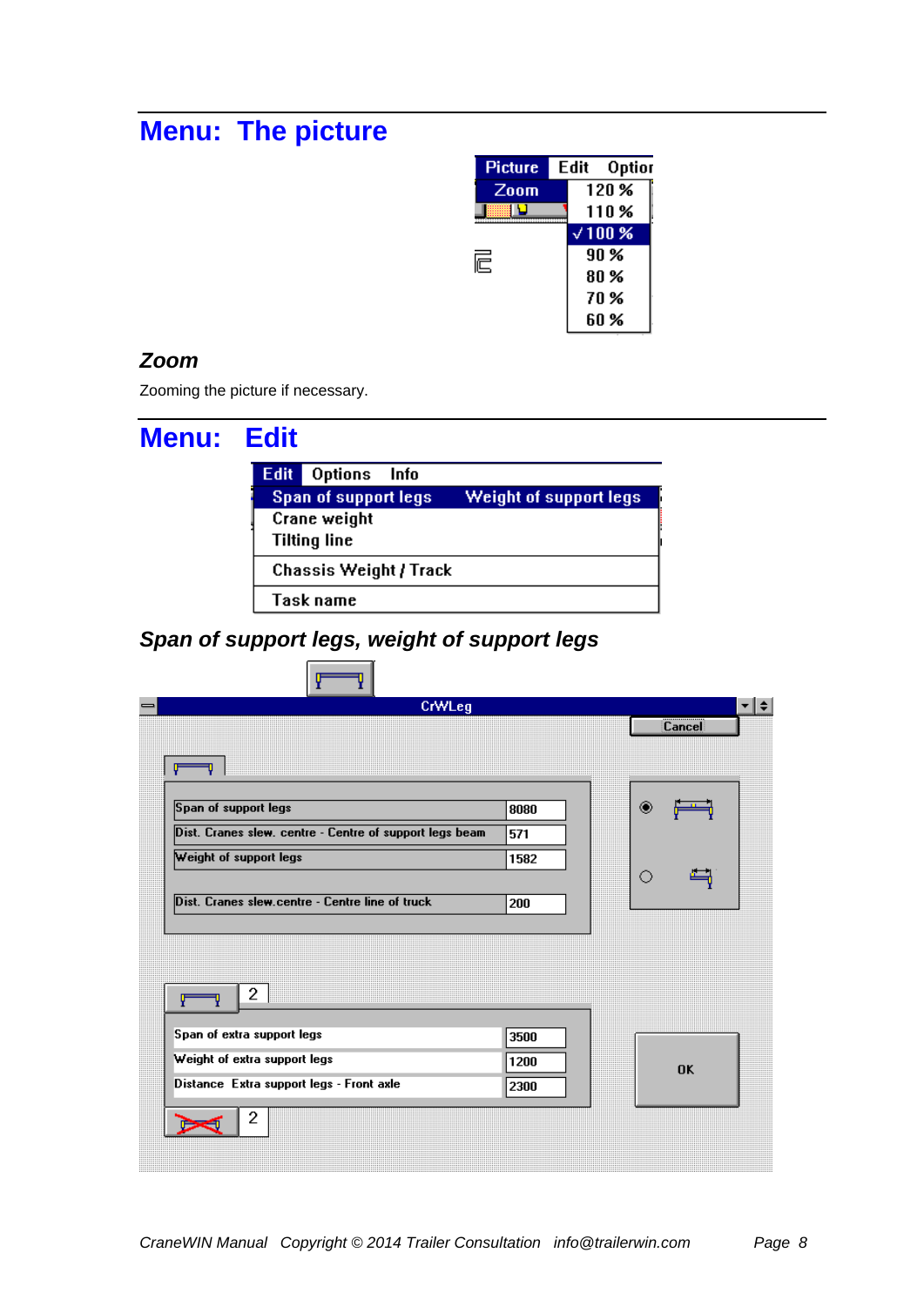The upper frame shows the span, the weight, and location of the crane support legs. The side distance (right or left) does not matter. The calculation is always made to the most critical side. From the right side buttons You can choose, if the crane has only one support leg on the other side, as some very small cranes have.

The lower frame is for the extra support leg data. You can remove the extra support leg with the button under the box.

### *The weight of the crane*

|                                                      | Task name / Stabilizing moment                              |                                       |           |
|------------------------------------------------------|-------------------------------------------------------------|---------------------------------------|-----------|
| Task name                                            |                                                             |                                       | Cancel    |
| <b>Customer</b>                                      |                                                             |                                       |           |
| Truck                                                | MERCEDES-BENZ 3538K 8x6/4                                   |                                       |           |
| Calculation                                          | HIAB 550-6 (498 kNm)                                        |                                       |           |
| Loading Moment<br>Lifting capacity kg<br>Outreach mm |                                                             | 2900<br>15100<br>$M1 = 438$ kNm       | <b>OK</b> |
| Crane weight kg                                      |                                                             | 8058                                  | о         |
|                                                      | Dist. Cranes slew. centre - COG of crane at max outreach mm | 3240                                  | The S     |
|                                                      |                                                             | $M2 = 261$ kNm<br>$M1 + M2 = 699$ kNm |           |
|                                                      |                                                             |                                       |           |

Allowed load and the outreach can be edited from here.

The crane ownweight is given in different ways depending on the crane make

 The total crane weight as one figure. Then the weight point gives the weight point of the crane when the boom is at the maximum outreach. The upper button

 The base of the cranes weight and the boom weight separately. The weight point means then the boom weight point at the maximum outreach. The lower button.



If You change the outreach while making the calculation, take notice that the program does not change the crane weight point figure or the boom weight point figure from the original.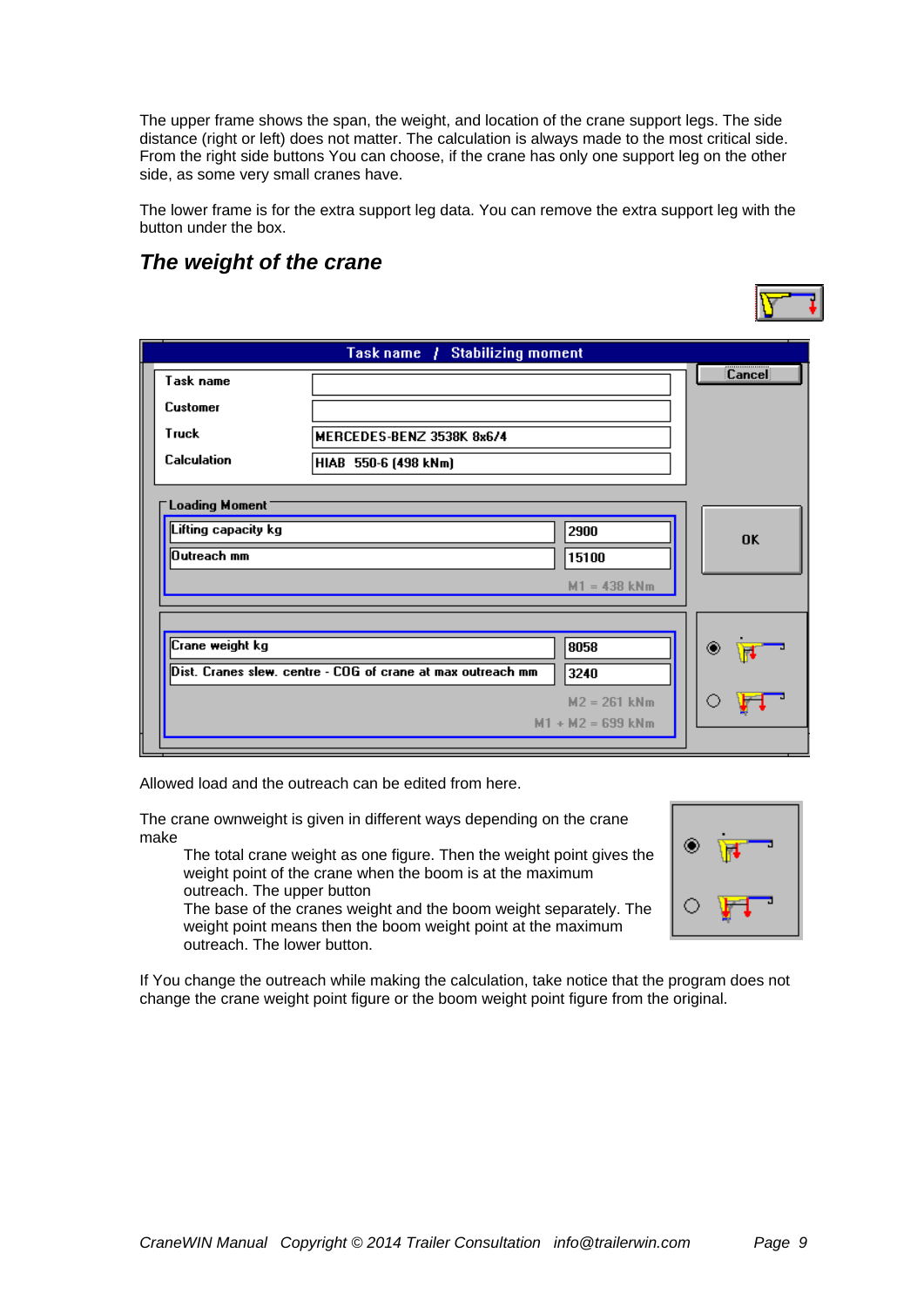# *The tilting line*

Menu Edit – tilting line



You can choose the location of the support point by using the buttons in the picture (above). There are five options, if truck has two front axles, otherwise three options. Changing the support point location can also be done by typing the wanted coordinates (X,Y) into the screen. The support point default and the zero point is then the centre point of the first axle. You can change the location of the tilting line by changing the front axle support point.

#### **Support legs on the front of the truck**



If you want to have support legs on the front of the truck, in this case do not use support legs there in TrailerWIN. Instead of this, edit the support point on the front axle, for example as in this example:

Now you have support point 850 mm side from the center line of the truck, if means 2x850=1700mm wide legs on the front. The place of the legs is now 600 mm front of the front axle (-600).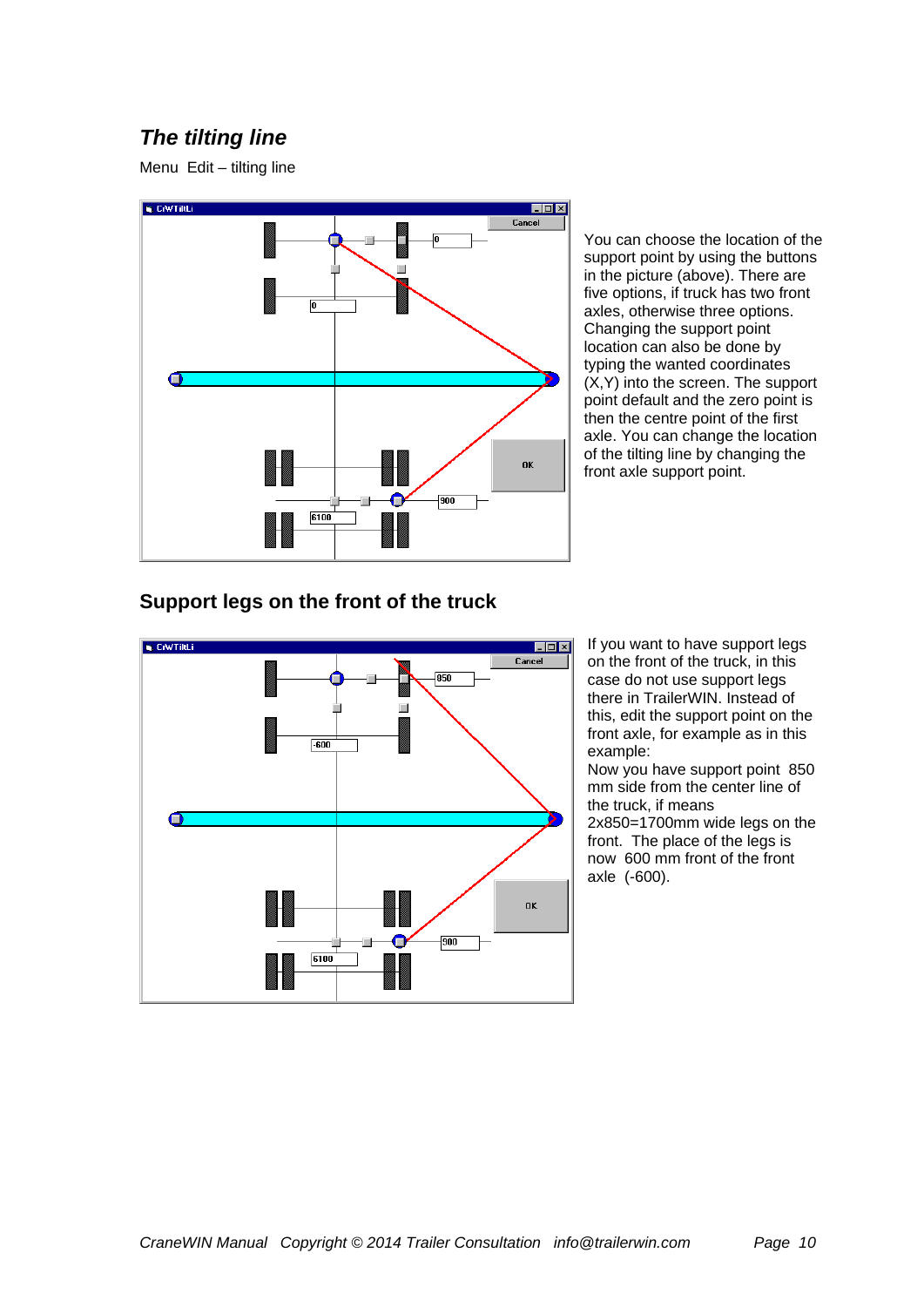## *The chassis weight, track width*

Truck axle weights can be changed from here.



The truck weights do not contain the crane, support legs , driver, extra support legs or the load. The chassis weights Bodywork weight and other extra equipment weights are calculated. The track width affects on the location of the tilting line.

#### *The task name*

| Task name          |                           |
|--------------------|---------------------------|
| Customer           |                           |
| Truck              | MERCEDES-BENZ 3538K 8x6/4 |
| <b>Calculation</b> | HIAB 550-6 (498 kNm)      |
|                    |                           |

Customer information etc. This information will be on the printout and will help to find the previously saved calculations.

# **Menu: Options**



## *Stability factor n*

Stability factor default in program is **n = 1.4** .

n\_Stab

Changing the factor will affect on the error messages and on possible limiting of the lifting positions on the picture.

# *The language*

Language options for the program and the printout. Language options in use will be discussed personally with customers. More languages can be added if ordered. Languages available at the moment: English, German, Finnish, Swedish, French, Danish, Dutch, Italian.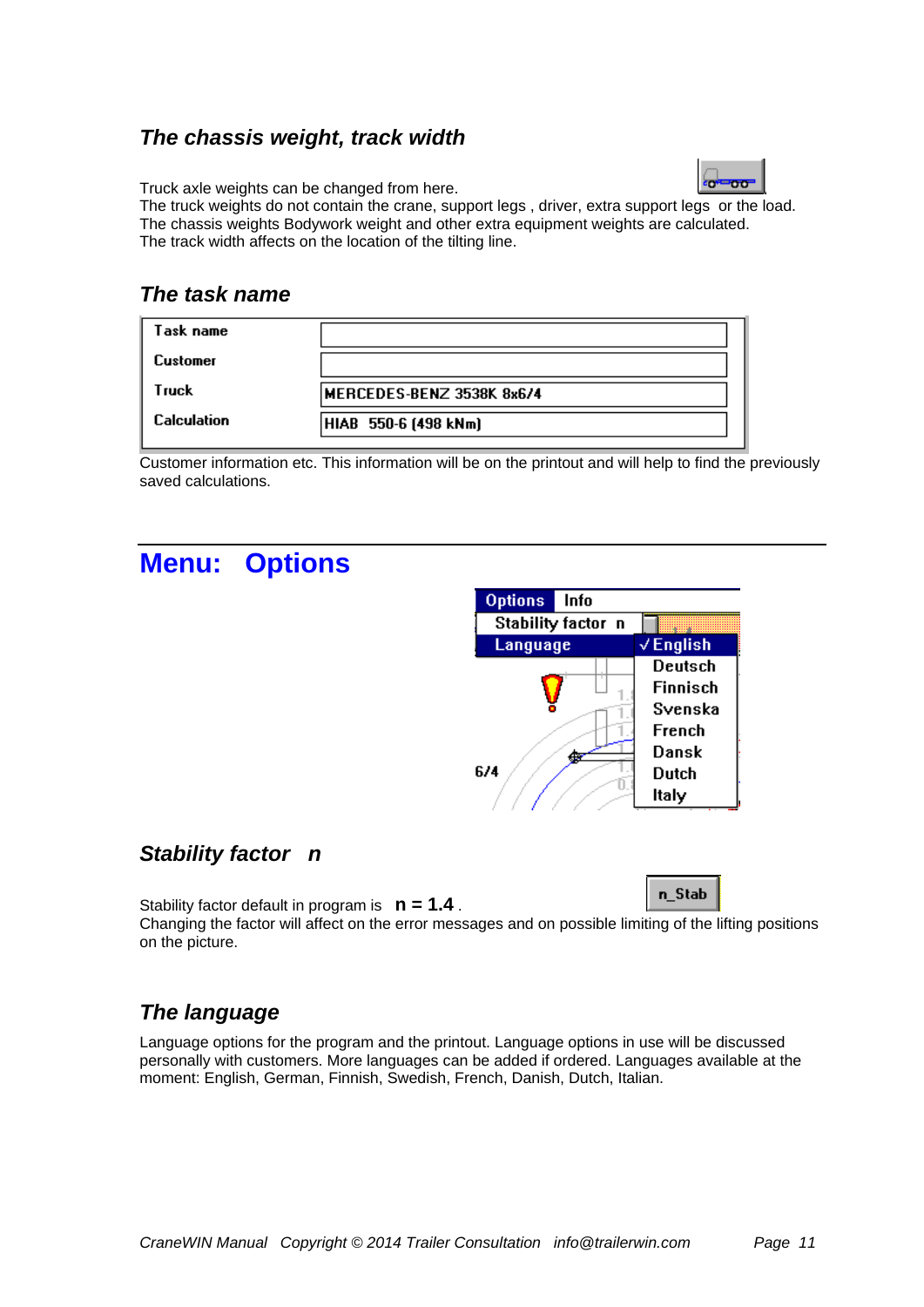# **Renewings CraneWIN 0399**

# *The tilting line*

Button for changing the tiltingline

You can also use Menu: **Edit - Tilting line** 

| Edit Options Info                   |
|-------------------------------------|
| Weight of s<br>Span of support legs |
| Crane weight                        |
| Tilting line                        |
| Chassis Weight / Track              |
| Task name                           |

upport legs



It is also possible change the tilting line on the rear axle.

If you have extra support legs or the crane is rear mounted , the tilting line does not at all go to the rear axle.

# *Own company text on the end of the text printout page*

You can give your own company text on 3-last text rows of every printout paper This textfile is called **FRTCR.WDS** .and it must be located in  $C: \TRATLERW$ . You edit or make this ASCII-Textfile for example by using Windows Notepad.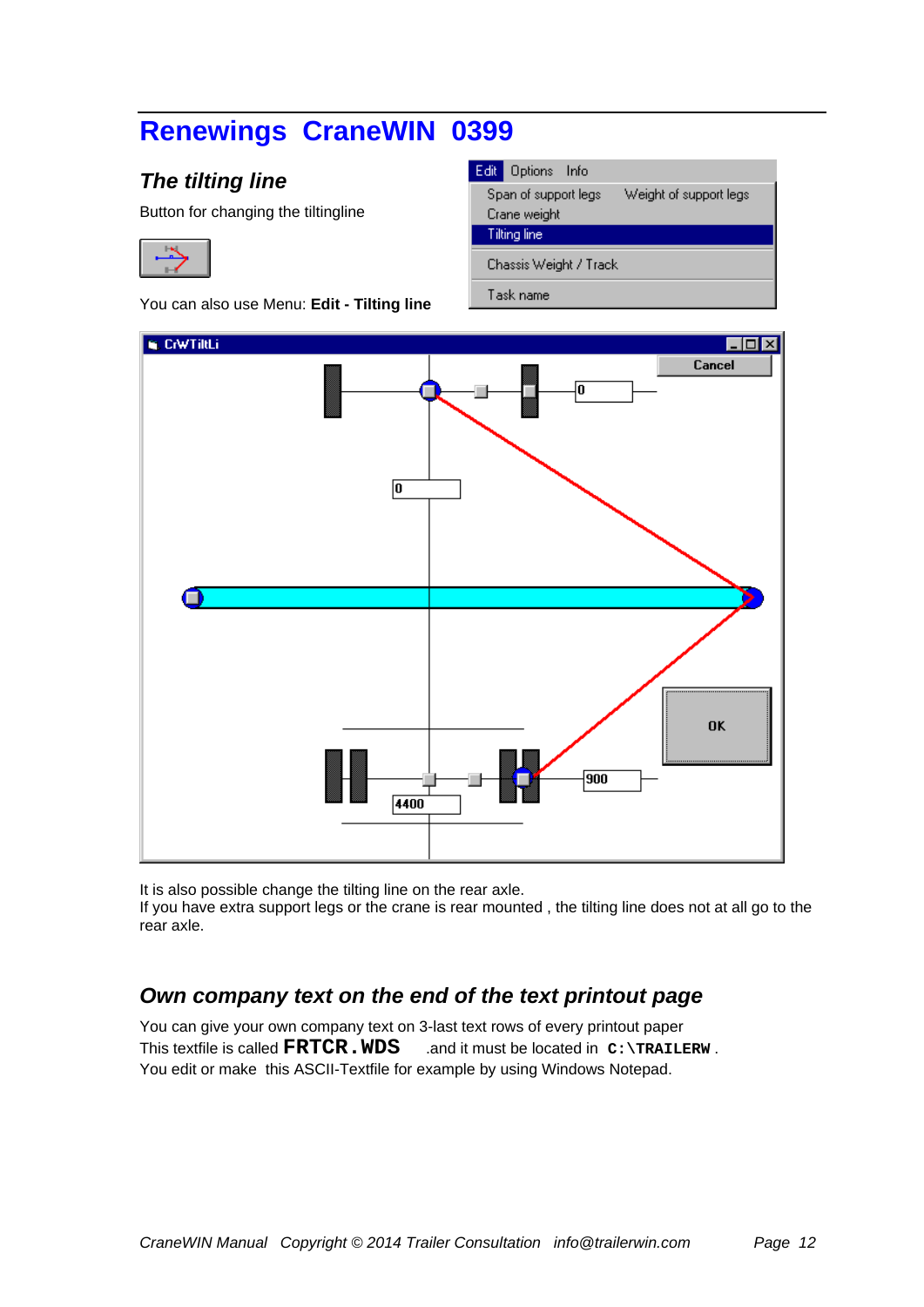# **How to take CraneWIN Stability calculation into Word Document or into E-mail message.**

If use this direct to E-mail message, the message format can not be "Plain text"



- 1. Click MENU : **Picture Picture onto Clipboard** Now you have the picture on Windows Clipboard.
- 2. Open Word Document or E-mail message

#### In Word:

- 3. Click MENU: **Edit Paste** You will get the picture on the Word document.
- 4. Go back to CraneWIN, do not close Word document

#### In CraneWIN:

5. Click MENU: **Picture - Text**

You will see following screen:

| $\frac{1}{2}$                                            |    |        |     | $ \Box$ $\times$ |
|----------------------------------------------------------|----|--------|-----|------------------|
|                                                          |    |        | OK. |                  |
|                                                          |    |        |     |                  |
| Distance Cranes slewing centre - First front axle        | mm | 1170   |     |                  |
| Crane weight                                             | kα | 4490   |     |                  |
| Dist. Cranes slew, centre - COG of crane at max outreach |    |        |     |                  |
|                                                          | mm | 1050   |     |                  |
| l0utreach-                                               | mm | 7900   |     |                  |
| Lifting capacity                                         | kα | 3700   |     |                  |
| Chassis weight Front axle                                | kα | 6378   |     |                  |
| Chassis weight Rear axle                                 | kα | 3642   |     |                  |
| Dist. Cranes slew.centre - Centre line of truck          | mm | $-280$ |     |                  |
| Dist. Cranes slew. centre - Centre of support legs beam  |    |        |     |                  |
|                                                          | mm | $-390$ |     |                  |
| Span of support legs                                     | mm | 5600   |     |                  |
| Weight of support legs                                   | kα | 61     |     |                  |
| Distance Extra support legs - Front axle                 | mm | 6400   |     |                  |
| Span of extra support legs                               | mm | 3190   |     |                  |
| Weight of extra support legs                             | kα | 275    |     |                  |
| $\left  \cdot \right $                                   |    |        |     |                  |
|                                                          |    |        |     |                  |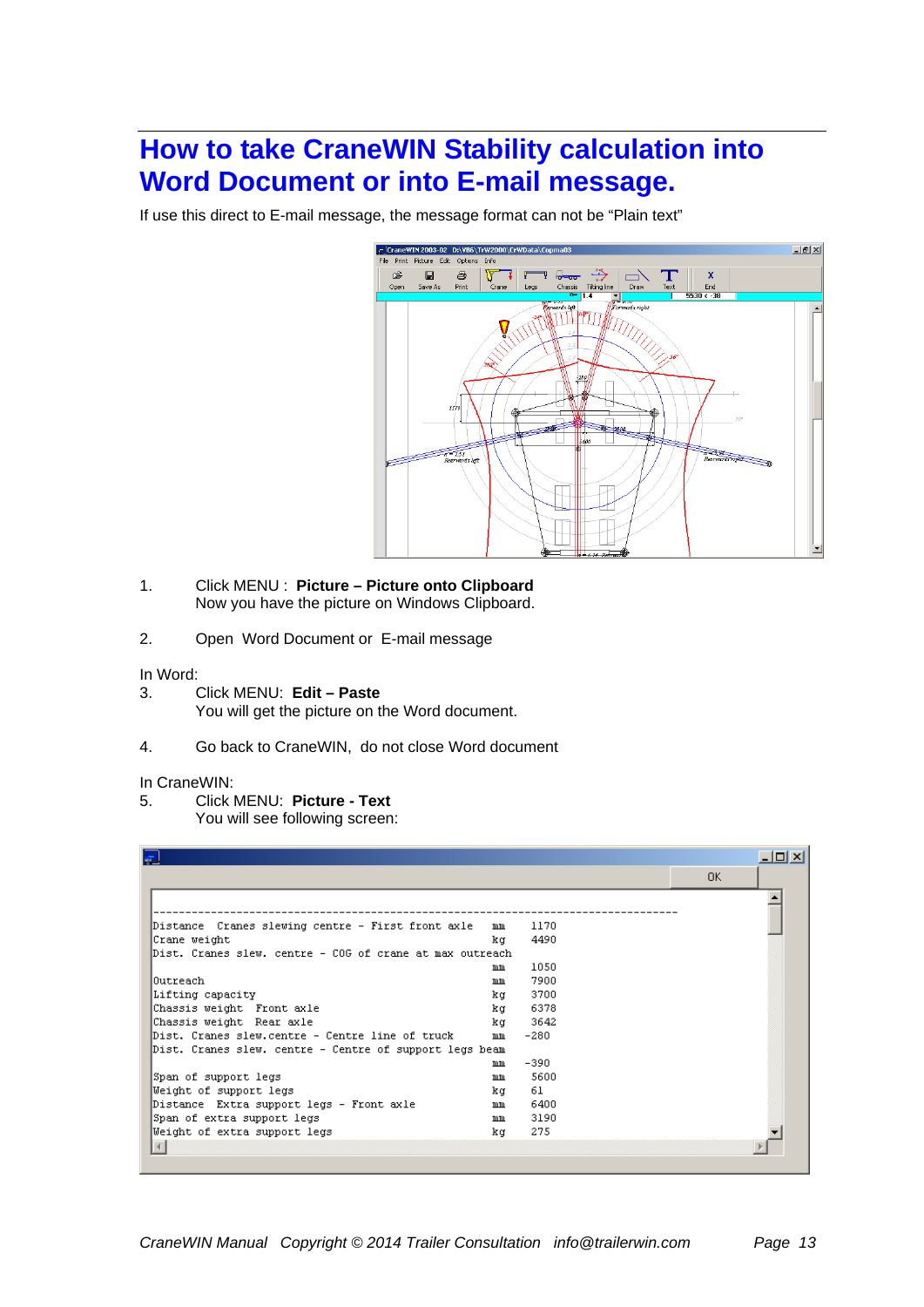6. Click with **Right Mouse button** on this text screen, and click **Select all**

| 産                                                                                                                               |               |                                                                                                                           |                            | OK. |
|---------------------------------------------------------------------------------------------------------------------------------|---------------|---------------------------------------------------------------------------------------------------------------------------|----------------------------|-----|
| Rearwards                                                                                                                       |               | $kg \times m =$                                                                                                           | kqm                        |     |
| Chassis weight Front axle<br>Chassis weight Rear axle<br>Weight of support legs<br>Weight of extra support legs<br>Crane weight | Undo<br>Cut   | $6378 \times 5.650 =$<br>$3642 \times 1.510 =$<br>$61 x$ $5.620 =$<br>$275 \times 0.000 =$<br>$4490 \times 4.180 = 18768$ | 36036<br>5499<br>343<br>Ω. |     |
| ------------------------------<br>Stabilizing moment                                                                            | Copy<br>Paste | $Sum = 60646$                                                                                                             |                            |     |
| Load * Max outreach<br>-------------------------                                                                                | Delete        | $3700 \times 2.670 = 9879$                                                                                                |                            |     |
| Tilting moment                                                                                                                  | Select All    | $Sum = 9879$                                                                                                              |                            |     |
| Stability factor n                                                                                                              |               | $60646 / 9879 = 6.14$                                                                                                     |                            |     |
|                                                                                                                                 |               |                                                                                                                           |                            |     |

- 7. When all text is blue, Click again with **Right Mouse button** and select **Copy**. Now you have the text on Windows Clipboard.
- 8. Go again to Word Document
- 9. Set the cursor with mouse on this place on the Word text, where you want to have the new Text. If needed make new row with pushing Enter on keyboard.

#### In Word:

10. Click MENU: **Edit – Paste**

Now you have the text on Word Document: ----------------------------------------------------------------------------------

| Distance Cranes slewing centre - First front axle mm 1170 |  |         |  |  |  |
|-----------------------------------------------------------|--|---------|--|--|--|
| Crane weight                                              |  | ka 4490 |  |  |  |
| Dist. Cranes slew. centre - COG of crane at max outreach  |  |         |  |  |  |
| mm 1050                                                   |  |         |  |  |  |
| Outreach                                                  |  | mm 7900 |  |  |  |

The text looks maybe not good so. Select the text, and choose font: Courier new.... with this font, all characters have the same width.

| Distance Cranes slewing centre - First front axle        | mm | 1170   |  |  |  |  |  |  |
|----------------------------------------------------------|----|--------|--|--|--|--|--|--|
| Crane weight                                             | kq | 4490   |  |  |  |  |  |  |
| Dist. Cranes slew. centre - COG of crane at max outreach |    |        |  |  |  |  |  |  |
|                                                          | mm | 1050   |  |  |  |  |  |  |
| Outreach                                                 | mm | 7900   |  |  |  |  |  |  |
| Lifting capacity                                         | kq | 3700   |  |  |  |  |  |  |
| Chassis weight Front axle                                | kq | 6378   |  |  |  |  |  |  |
| Chassis weight Rear axle                                 | kq | 3642   |  |  |  |  |  |  |
| Dist. Cranes slew.centre - Centre line of truck          | mm | $-280$ |  |  |  |  |  |  |
| Dist. Cranes slew. centre - Centre of support legs beam  |    |        |  |  |  |  |  |  |
|                                                          | mm | $-390$ |  |  |  |  |  |  |
| Span of support legs                                     | mm | 5600   |  |  |  |  |  |  |
|                                                          |    |        |  |  |  |  |  |  |

Save the Word Document, and after that you can send it per E-mail as attachment file.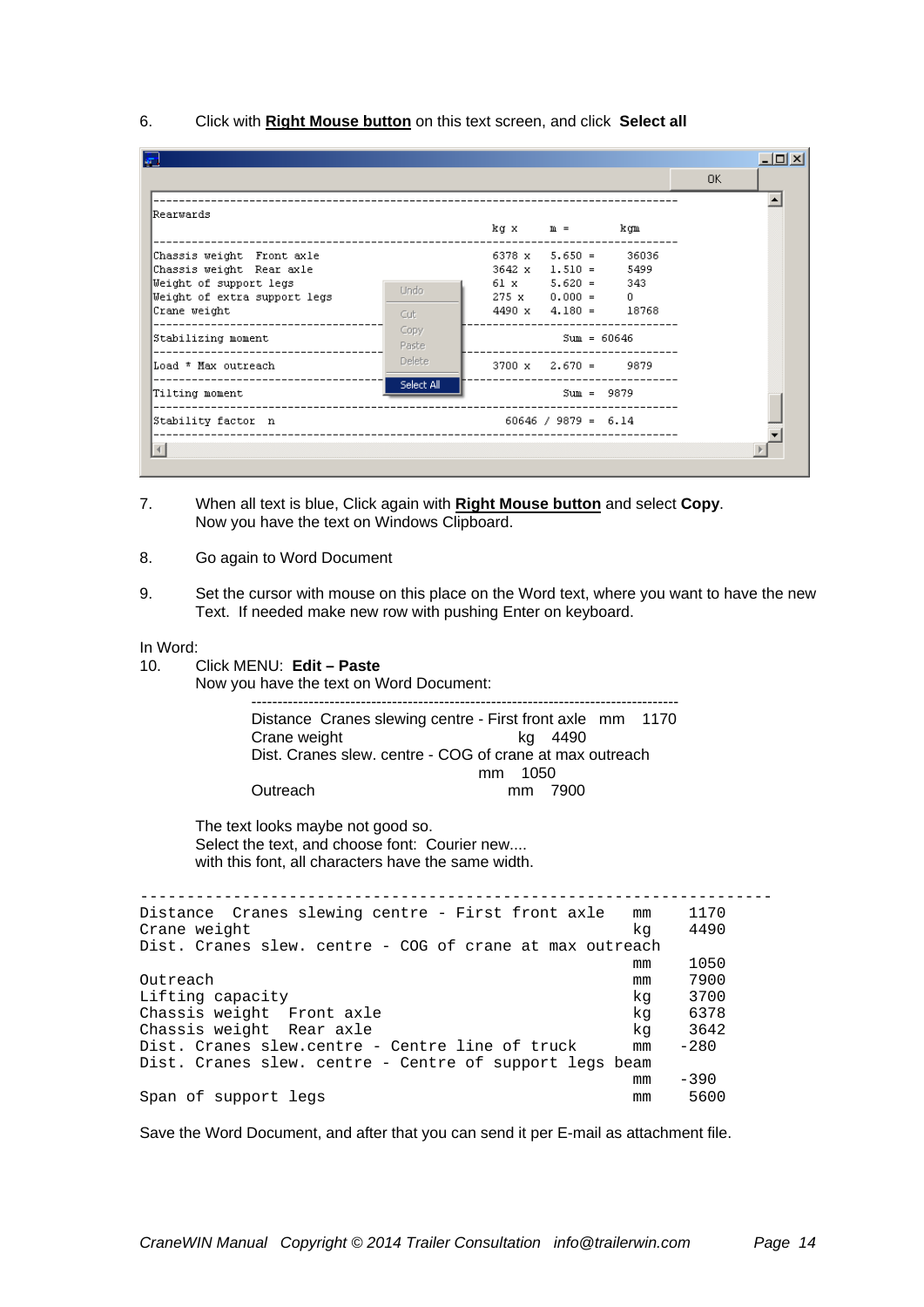# **Calculation principle**

**Principle formulas as follows:** 



CRANES STABILITY CALCULATION (Measures from tilting line)

| Chassis weight Front axle | WchFront x xChFront |              |           | $=$ XXX      |
|---------------------------|---------------------|--------------|-----------|--------------|
| Chassis weight Rear axle  | WchRear             |              | x xChRear | $=$ $XXX$    |
| Weight of support legs    | WLegs               | $\mathbf{x}$ | xLegs     | $=$ XXX      |
| Weight of base            | Wbase               |              | x xBase   | $=$ $XXX$    |
| Stabilizing moment        |                     |              |           | $Sum = XXXX$ |
|                           |                     |              |           |              |
| Weight of boom            | WBoom               | $\mathbf x$  | xBoom     | $=$ XXX      |
| Load * Max outreach       | Wload               | $\mathbf{x}$ | xLoad     | $=$ $XXX$    |
| Tilting moment            |                     |              | Sum       | $=$ xxxx     |

Stability factor = n n = Stabilizing moment / Tilting moment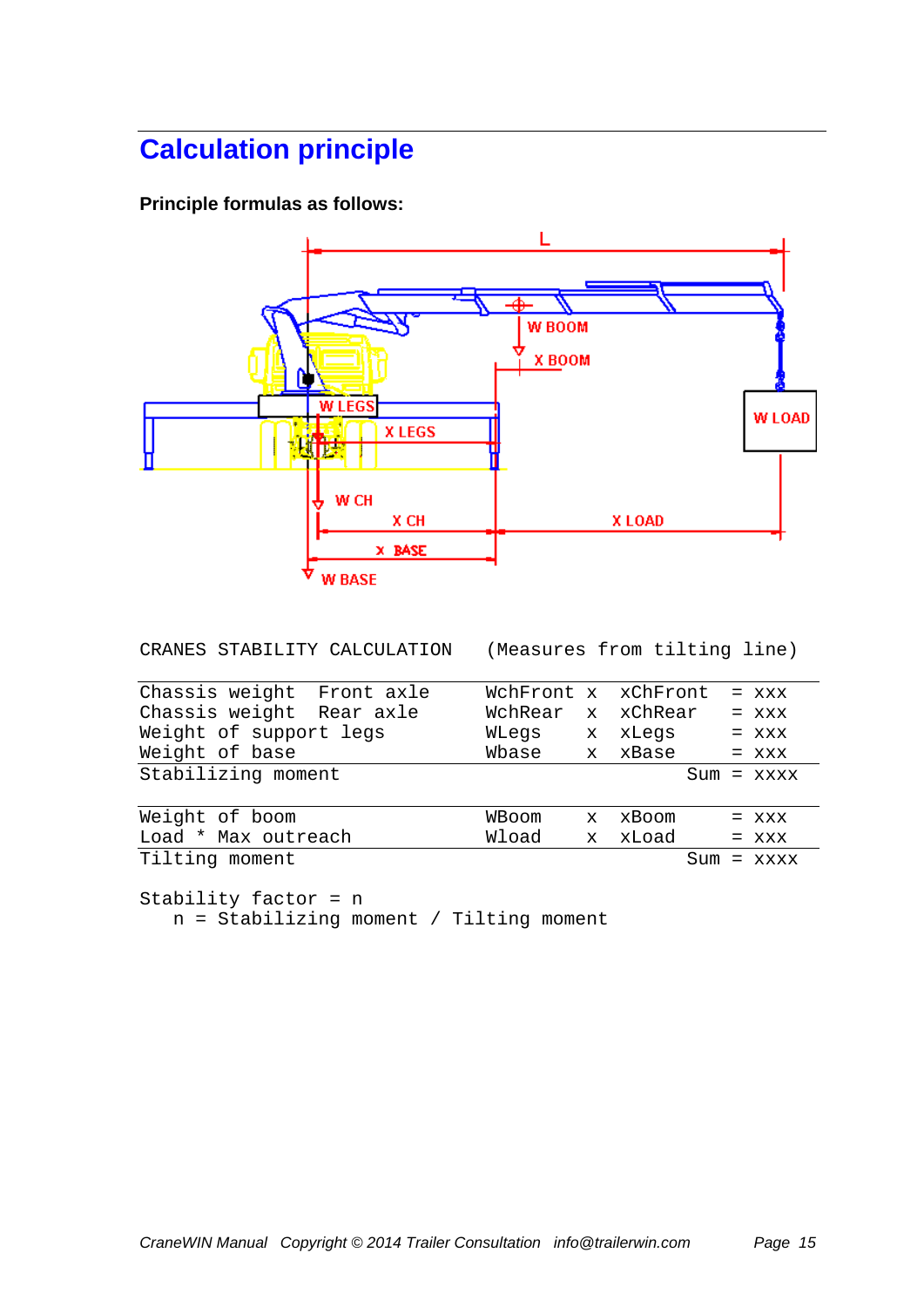

Example 1 of CraneWIN screen picture ( n=1.4 ) :

 $n = 1.4$  : Radius for the blue circle in stability diagram is now 1.4.

The red stability curve shows the stability calculated to different directions using the formulas shown on the previous page. The load in the calculation is the max allowed load, if you have not changed the load.

In the picture from direction 16° to direction 44° and from direction 327° to direction 345° the red curve (stabilation curve) is inside the blue circle (n=1.4 circle). It means that to this directions the stability is less than 1.4.

Therefore this direction area is marked with red lines.

On the next picture we choose different n value.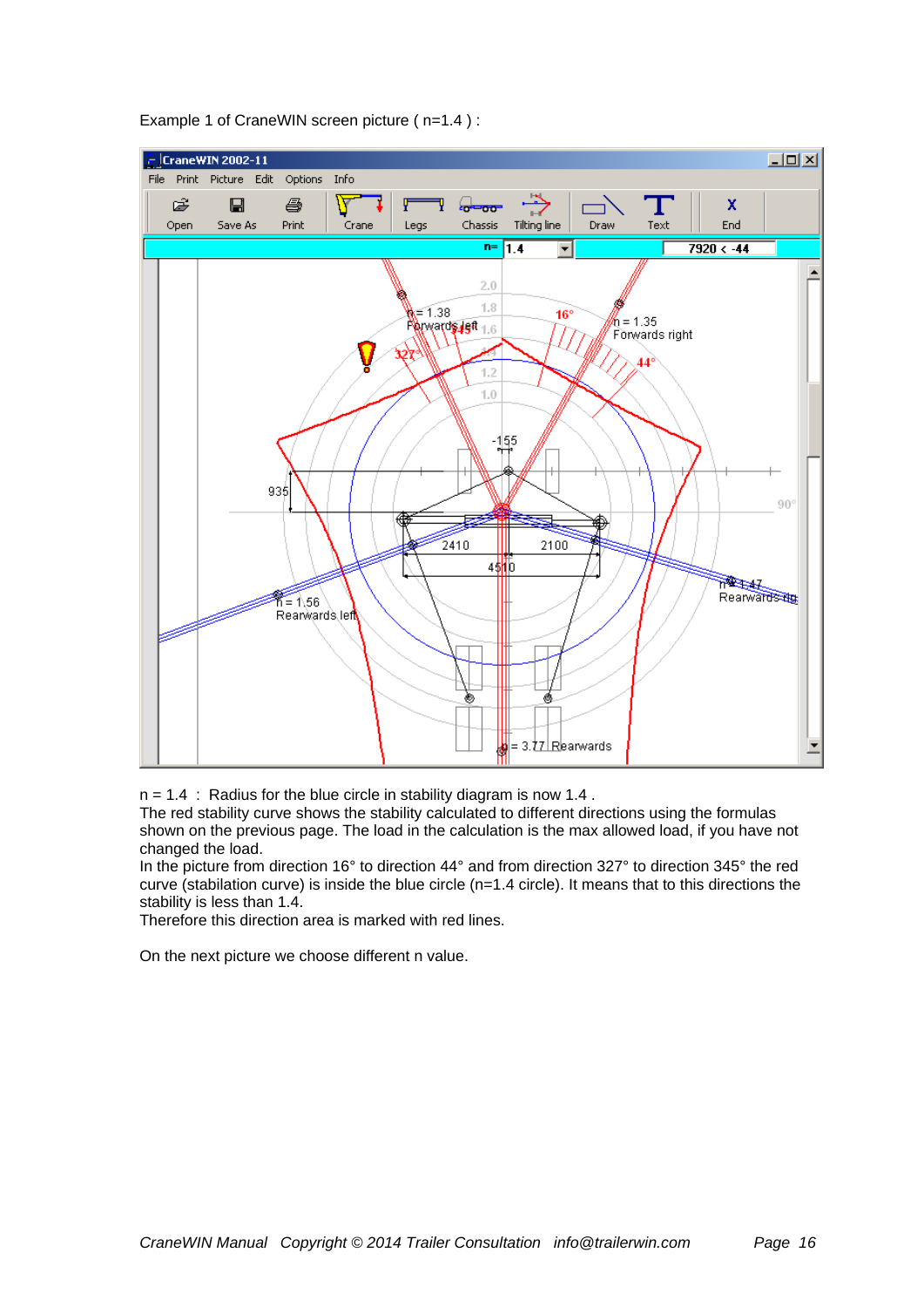Example 1 of CraneWIN screen picture ( n=1.5 ) :

We have changed the wanted stability factor value n to  $n = 1.5$ 



 $n = 1.5$ : Radius for the blue circle in stability diagram is now 1.5.

The red stability curve shows the stability calculated to different directions using the formulas shown earlier. Also the red curve is the same as on the previous picture.

In this picture from direction 6° to direction 54° and from direction 314° to direction 358° and from direction 97° to direction 118° the red curve (stabilation curve) is inside the blue circle (n=1.5 circle). It means that to this directions the stability is less than 1.5.

We want now bigger stabilation and therefore the red marked direction areas are now bigger than earlier.